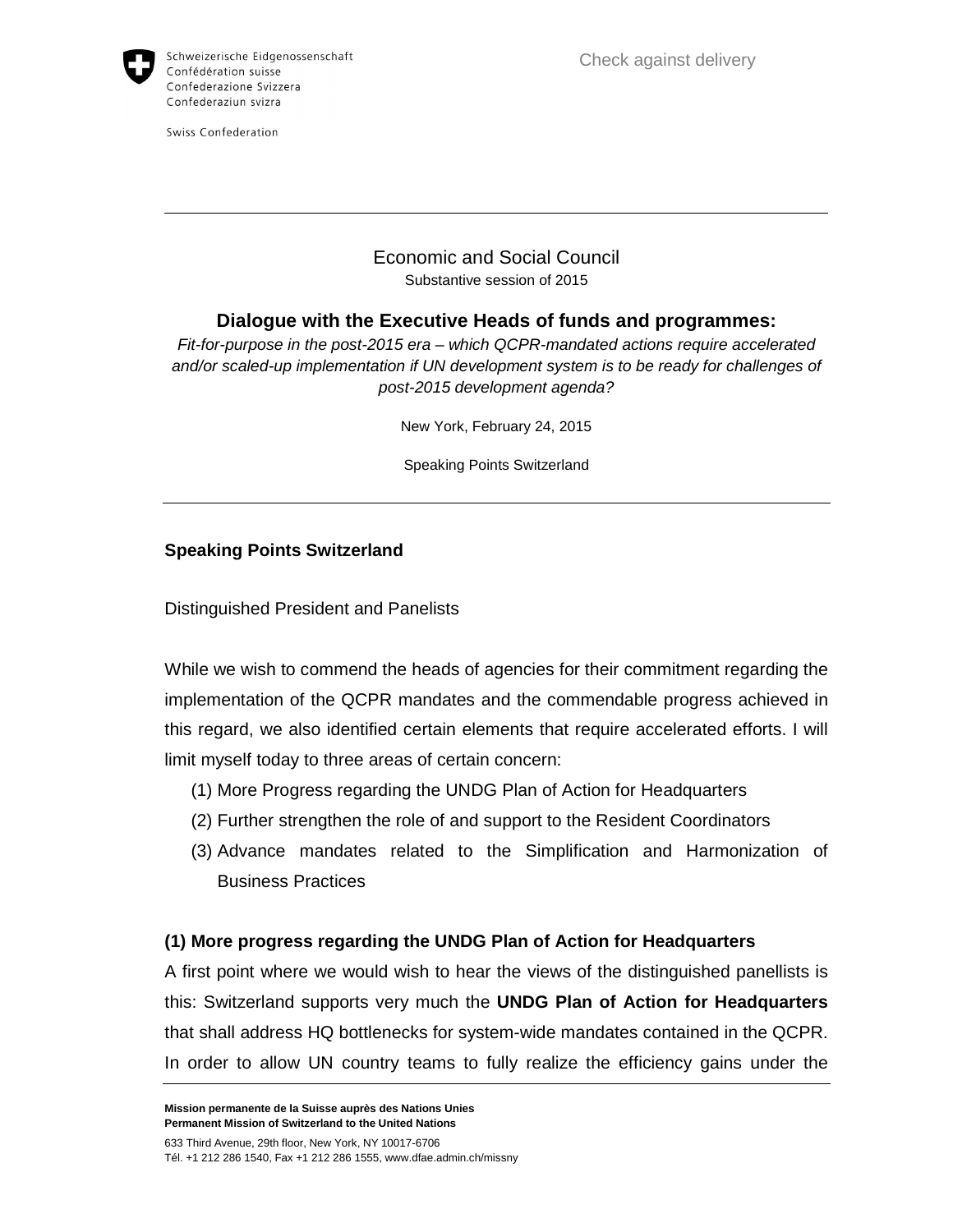Delivering as One approach, **the remaining 31 out of 55 uncompleted actions need to be addressed** (as by latest update in October 2014). Implementation is particularly lagging in the fields **of "Operating as One" and "Communicating as One"**.

Why is this so? And what is foreseen to accelerate progress in this regard? Are there any plans to formulate a  $2^{nd}$  generation of an UNDG Plan of Action for Headquarters?

#### **(2) Further strengthen the role of and support to the Resident Coordinators**

For Switzerland the Resident Coordinators are the backbone for enhancing coherence amongst the system and for delivering results on a common agenda in partner countries. We therefore commend the UNDG for the steps taken to clarify the leadership role of the Resident Coordinators and to strengthen the effectiveness of the functional firewall.

However, can you explain why in the countries where UNDP has established a Country Director position, **only about 85 but not 100% of Country Directors have received formal delegation of authority**?

We were also surprised to learn that only **77%** of UNCT members were aware that they **have a reporting obligation to the Resident Coordinator on resource mobilization and programme implementation performance** of any UNDAF/one UN programme elements led by their respective agency! Having such information is a prerequisite for steering and ensuring effectiveness of the UN.

In order to strengthen the role of the Resident Coordinator, Switzerland wishes to flag the idea that in the future all UN organizations' country directors' **annual performance review would be done directly by the Resident Coordinator**. This would strengthen the RC's position and help achieving stronger commitment of all UN organizations towards delivering results together.

Additionally, we note with concern that Resident Coordinators have called for more coherence at the level of **agency headquarters and mentioned continued lack of support and even resistance to Delivering as One within some agencies**.

**Mission permanente de la Suisse auprès des Nations Unies Permanent Mission of Switzerland to the United Nations** 

633 Third Avenue, 29th floor, New York, NY 10017-6706 Tél. +1 212 286 1540, Fax +1 212 286 1555, www.dfae.admin.ch/missny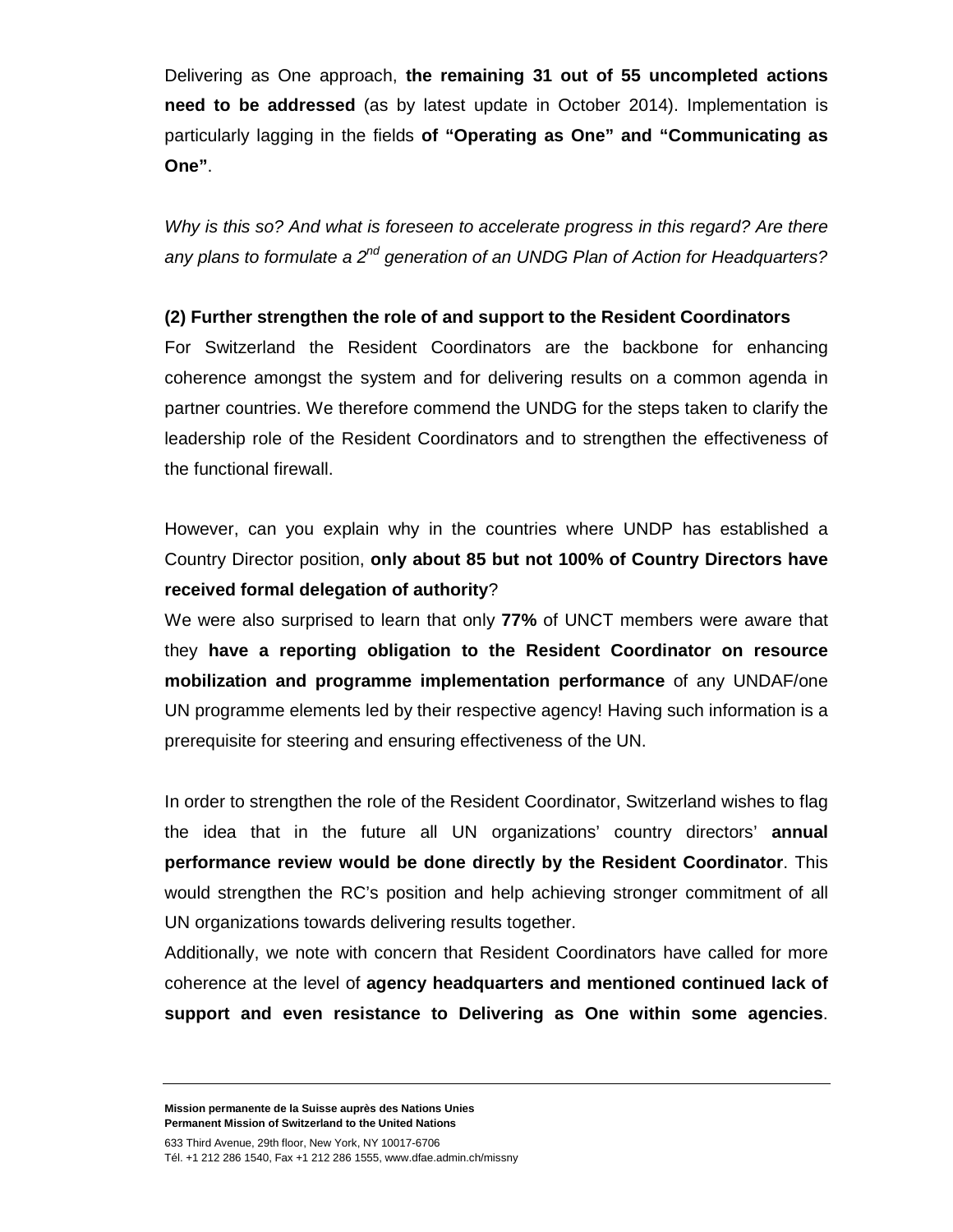Switzerland strongly urges the system to take these points serious and address them correspondingly.

# **(3) Advance mandates related to the Simplification and Harmonization of Business Practices**

Furthermore, the **Harmonization of Business Practices** mandates is an area where Switzerland sees not sufficient emphasis from the UNDG. Also RCs clearly stated that better harmonization of agency policies and procedures would enhance implementation of QCPR resolutions.

Let me point out two concrete elements out of the various Harmonization of Business Practices mandates:

First, while the QCPR mandates the UN development system to look into **joint global, regional and country level service centers**, some organizations have decided to develop their own regional service centers without a clear focus on joint action. In our view this goes against the spirit of the QCPR and an OneUN.

In this regard, Switzerland agrees with the report that the implementation of a joint operations facility in Brazil is a step in the right direction but that a pilot in only one location does not suffice to effectively implement harmonized business solutions in all Programme Countries. And in our views, organizations like **UNICEF and WFP** should absolutely also participate in such a pilot.

Secondly, UNDG and High Level Committee on Management (HLCM) have in the past identified bottlenecks to collaboration in operations such as the fact, that guidance developed at HQ is not used in the field. Yet, to Switzerland it is not clear whether and how this finding was addressed since. **The best guidance from HQ is only as useful as it is implemented in the field. In this regard, we were surprised to read in the RC survey that RCs ask the HQ to provide guidelines to implement QCPR recommendations on harmonization of operational aspects and business processes.**

For us it seems clear is not sufficient that at HQ level an action plan is worked out, but this action plan with clear timeframe for harmonization of policies, regulations,

**Mission permanente de la Suisse auprès des Nations Unies Permanent Mission of Switzerland to the United Nations** 

633 Third Avenue, 29th floor, New York, NY 10017-6706 Tél. +1 212 286 1540, Fax +1 212 286 1555, www.dfae.admin.ch/missny